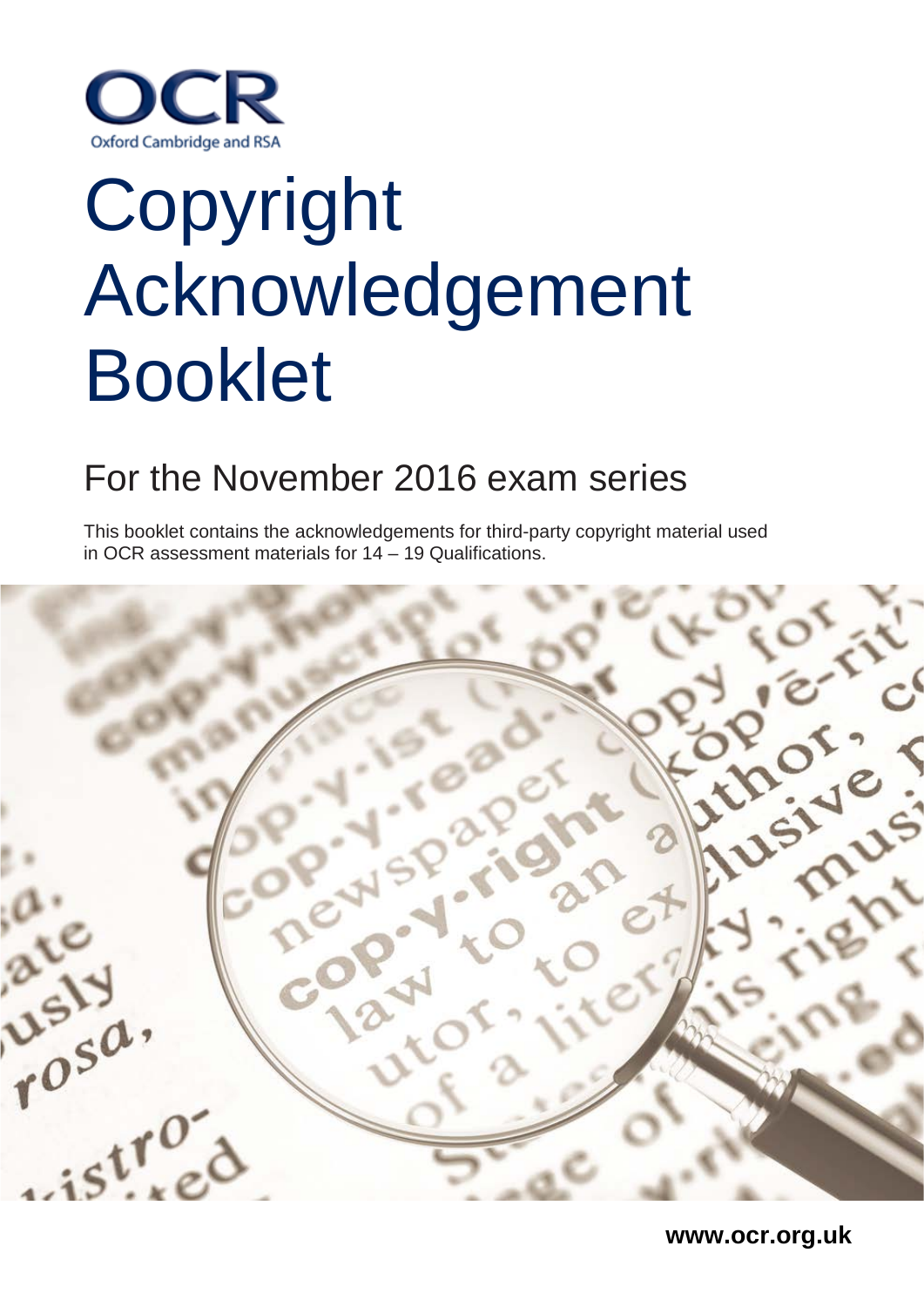## **About the Copyright Acknowledgement Booklet**

Prior to the June 2009 examination series, acknowledgements for third-party copyright material were printed on the back page of the relevant exam papers and associated assessment materials. For security purposes, from that series onwards, OCR has created this separate booklet to put all of the acknowledgements, rather than including them in the exam papers or associated assessment materials.

The booklet is published after each examination series, as soon as the assessment materials become available to the public.

It is available online from the OCR website at:

## **http://www.ocr.org.uk/i-want-to/download-past-papers/conditions-of-use/ Copyright acknowledgement booklets > - Show all booklets**

The OCR Copyright Team can be contacted by post at 1 Hills Road, Cambridge, CB1 2EU, or by email at [ocr.copyright@ocr.org.uk.](mailto:ocr.copyright@ocr.org.uk)

Where possible, OCR has sought and cleared permission to reproduce items of third-party owned copyright material. Every reasonable effort has been made by OCR to trace copyright holders, but if any items requiring clearance have unwittingly been included, please contact the Copyright Team at the addresses above and OCR will be pleased to make amends at the earliest possible opportunity.

### **How to find an acknowledgement**

Each acknowledgement is filed firstly by subject and then under the unit number of the exam paper in which the copyright material appears.

Where an exam paper has more than one document associated with it, each document is identified with its separate acknowledgements.

**From the January 2013 series onwards, only the examination material containing third party material will be included in the Acknowledgement Booklet. Therefore please assume that any exam papers or subject areas not listed in this booklet are entirely © OCR.**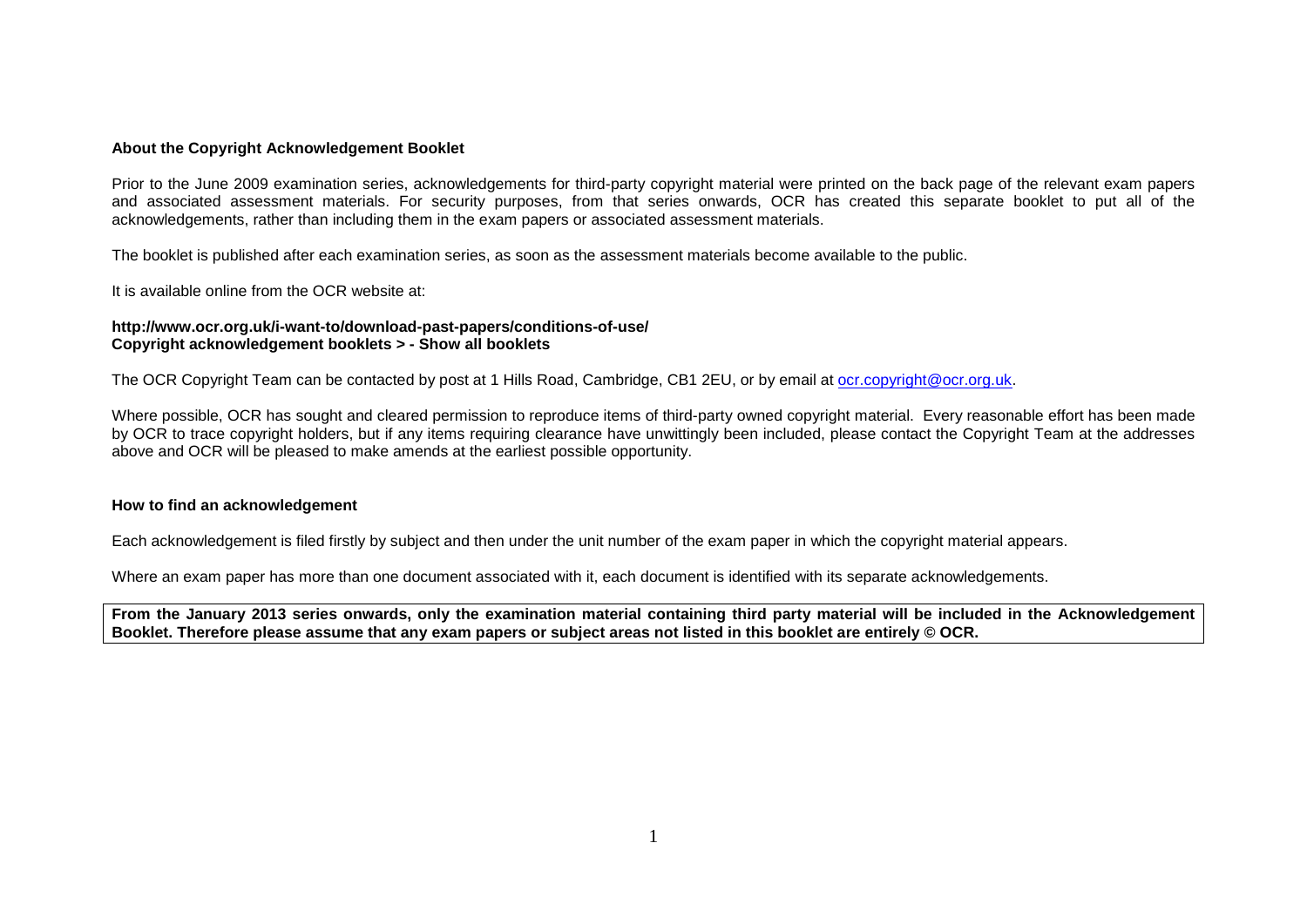## **Contents (by Subject)**

| <b>English</b> |  |
|----------------|--|
| Mathematics    |  |

*Please assume that any subjects not listed here contain no third party material. OCR will be happy to correct any omissions upon notification.*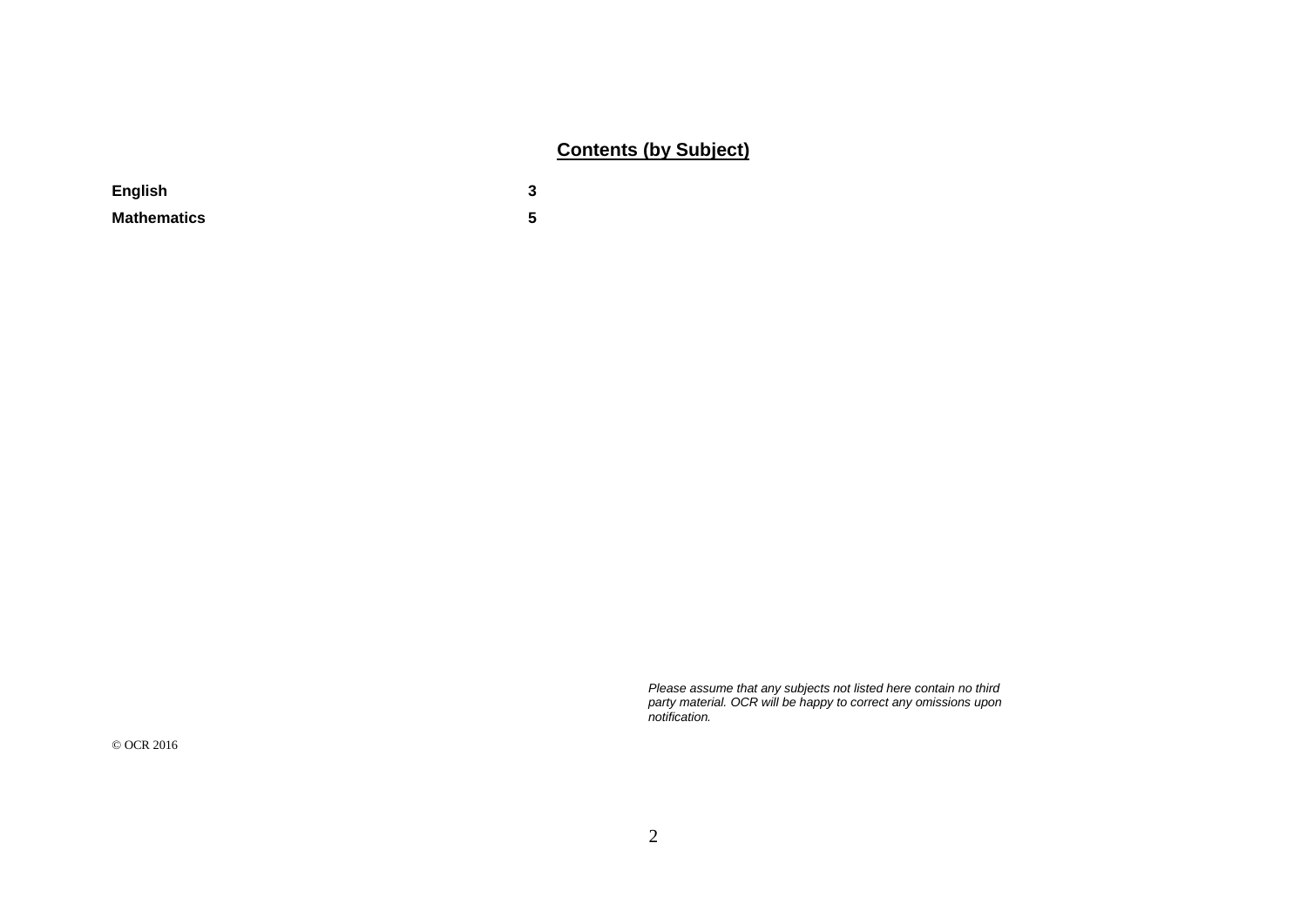| <b>English</b> |                                                                                        |                                           |                                                                                                                                                                                                                                                        |
|----------------|----------------------------------------------------------------------------------------|-------------------------------------------|--------------------------------------------------------------------------------------------------------------------------------------------------------------------------------------------------------------------------------------------------------|
| A633/01        | <b>GCSE English / English Language (NI)</b><br>Information and Ideas (Foundation Tier) | <b>Reading Booklet</b><br>Section A, text | Adapted from Christian Wolmar, How railways changed Britain, 29 October 2007,<br>www.christianwolmar.co.uk, Christian Wolmar. Item reproduced by permission of Christian<br>Wolmar.                                                                    |
|                |                                                                                        | Section A, image                          | Permission to reproduce all copyright material has been applied for. In some cases, efforts to<br>contact copyright-holders have been unsuccessful and OCR will be happy to rectify any<br>omissions of acknowledgements in future papers if notified. |
|                |                                                                                        | Section B, text                           | K. Rockett, Network Fail, The Sunday Mirror, 28 December 2013, www.mirror.co.uk. Item<br>removed due to third party copyright restrictions.                                                                                                            |
|                |                                                                                        | Section B, image 1                        | © PA. Item reproduced by permission of Press Association.                                                                                                                                                                                              |
|                |                                                                                        | Section B, image 2                        | © Justin Crosby/BoomDialogue/Livepix. Item reproduced by kind permission of BoomDialogue.                                                                                                                                                              |
| A633/02        | <b>GCSE English / English Language (NI)</b><br>Information and Ideas (Higher Tier)     | <b>Reading Booklet</b><br>Section A, text | Kirsty Scott, How Dogs are Teaching Young Offenders New Tricks, The Guardian, 17<br>September 2013 © Guardian News & Media Ltd 2013, www.guardian.co.uk. Item removed due<br>to third party copyright restrictions.                                    |
|                |                                                                                        | Section A, image                          | © SPS. Reproduced by kind permission of the Scottish Prison Service.                                                                                                                                                                                   |
|                |                                                                                        | Section B, text                           | Caspar Walsh, Why young offenders should not be judged so harshly, The Guardian, 21<br>December 2011 © Guardian News & Media Ltd 2011, www.guardian.co.uk. Item removed due<br>to third party copyright restrictions.                                  |
| A680/01        | <b>GCSE English / English Language</b><br>Information and Ideas (Foundation Tier)      | <b>Reading Booklet</b><br>Section A, text | Adapted from Christian Wolmar, How railways changed Britain, 29 October 2007,<br>www.christianwolmar.co.uk, Christian Wolmar. Item reproduced by permission of Christian<br>Wolmar.                                                                    |
|                |                                                                                        | Section A, image                          | Permission to reproduce all copyright material has been applied for. In some cases, efforts to<br>contact copyright-holders have been unsuccessful and OCR will be happy to rectify any<br>omissions of acknowledgements in future papers if notified. |
|                |                                                                                        | Section B, text                           | K. Rockett, Network Fail, The Sunday Mirror, 28 December 2013, www.mirror.co.uk. Item<br>removed due to third party copyright restrictions.                                                                                                            |
|                |                                                                                        | Section B, image 1                        | © PA. Item reproduced by permission of Press Association.                                                                                                                                                                                              |
|                |                                                                                        | Section B, image 2                        | © Justin Crosby/BoomDialogue/Livepix. Item reproduced by kind permission of BoomDialogue.                                                                                                                                                              |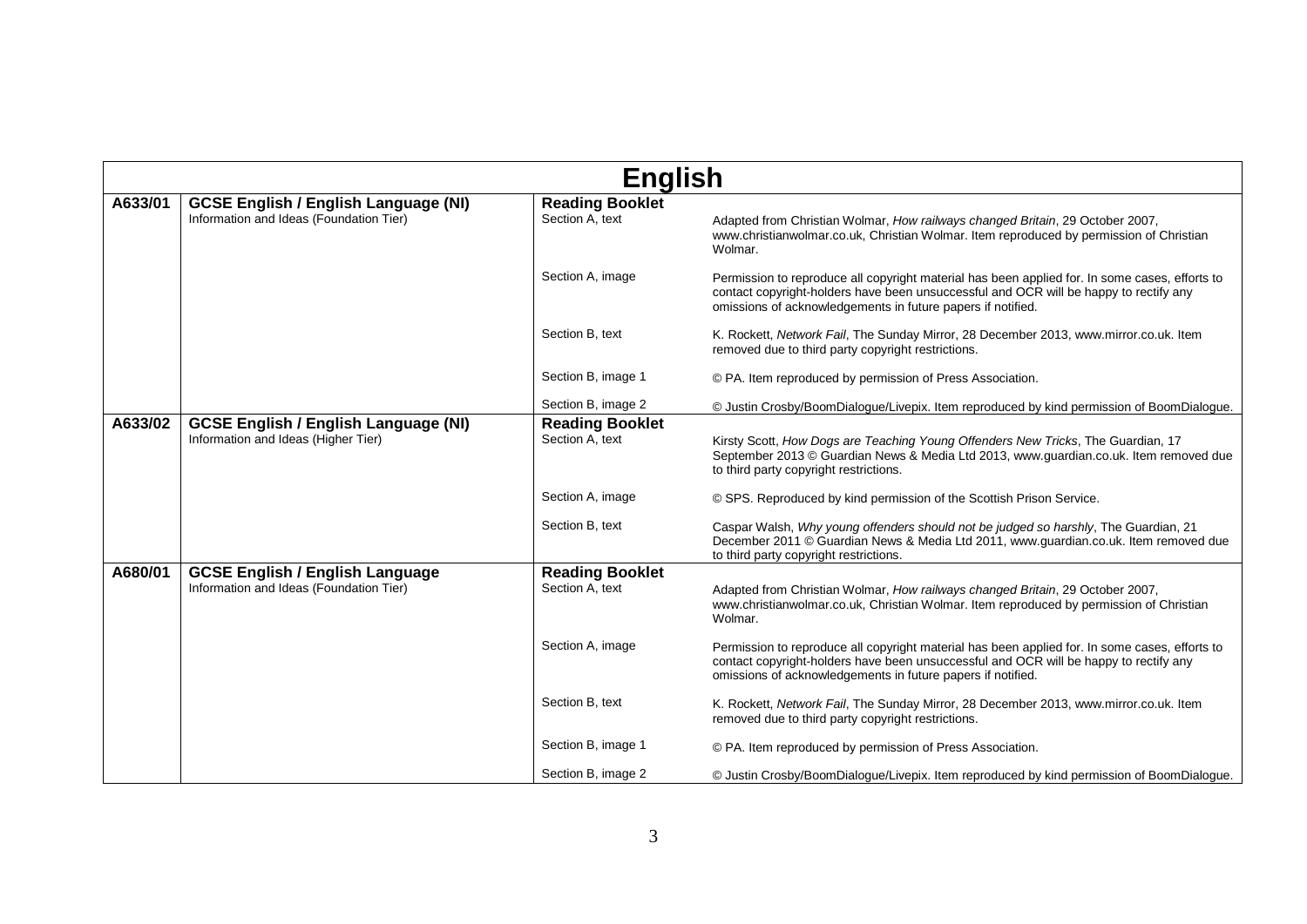| A680/02 | <b>GCSE English / English Language</b> | <b>Reading Booklet</b> |                                                                                                                                                                                                                       |
|---------|----------------------------------------|------------------------|-----------------------------------------------------------------------------------------------------------------------------------------------------------------------------------------------------------------------|
|         | Information and Ideas (Higher Tier)    | Section A, text        | Kirsty Scott, How Dogs are Teaching Young Offenders New Tricks, The Guardian, 17<br>September 2013 © Guardian News & Media Ltd 2013, www.guardian.co.uk. Item removed due<br>to third party copyright restrictions.   |
|         |                                        | Section A, image       | © SPS. Item reproduced by kind permission of the Scottish Prison Service.                                                                                                                                             |
|         |                                        | Section B. text        | Caspar Walsh, Why young offenders should not be judged so harshly, The Guardian, 21<br>December 2011 © Guardian News & Media Ltd 2011, www.quardian.co.uk. Item removed due<br>to third party copyright restrictions. |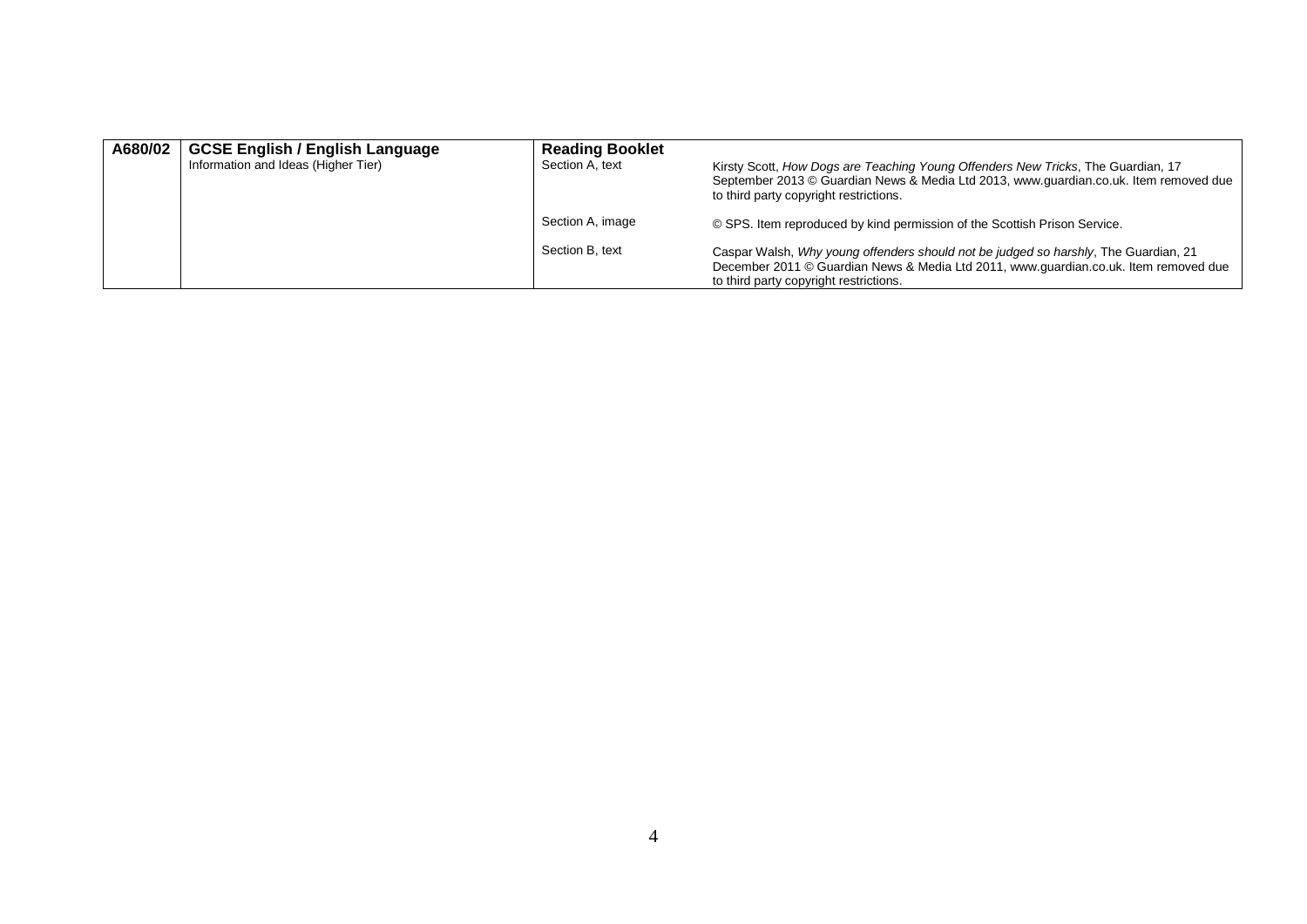|         | <b>Mathematics</b>                              |                       |                                                                                                                                                                                                                                                                                                   |
|---------|-------------------------------------------------|-----------------------|---------------------------------------------------------------------------------------------------------------------------------------------------------------------------------------------------------------------------------------------------------------------------------------------------|
| A381/01 | <b>GCSE Applications of Mathematics</b>         | <b>Question Paper</b> |                                                                                                                                                                                                                                                                                                   |
|         | Applications of Mathematics 1 (Foundation Tier) | Q 1a, image           | Permission to reproduce all copyright material has been applied for. In some<br>cases, efforts to contact copyright-holders have been unsuccessful and OCR will<br>be happy to rectify any omissions of acknowledgements in future papers if<br>notified.                                         |
|         |                                                 | Q 1c, image           | © Flashon Studio, Shutterstock Photo Library, www.shutterstock.com                                                                                                                                                                                                                                |
|         |                                                 | Q 1g, image           | Item removed due to third party copyright restrictions                                                                                                                                                                                                                                            |
|         |                                                 | Q 2, image            | www.dimensionsinfo.com, DimensionsInfo. Permission to reproduce all copyright<br>material has been applied for. In some cases, efforts to contact copyright-holders<br>have been unsuccessful and OCR will be happy to rectify any omissions of<br>acknowledgements in future papers if notified. |
|         |                                                 | Q 2, image            | www.todayifoundout.com, Today I Found Out.                                                                                                                                                                                                                                                        |
|         |                                                 | Q 2b, image           | © Ken Papaleo, Los Angeles Public Library, www.photos.lapl.org. Reproduced by<br>kind permission of Los Angeles Public Library.                                                                                                                                                                   |
|         |                                                 | Q 2c, image           | Permission to reproduce all copyright material has been applied for. In some<br>cases, efforts to contact copyright-holders have been unsuccessful and OCR will<br>be happy to rectify any omissions of acknowledgements in future papers if<br>notified.                                         |
|         |                                                 | Q 2c, image           | Permission to reproduce all copyright material has been applied for. In some<br>cases, efforts to contact copyright-holders have been unsuccessful and OCR will<br>be happy to rectify any omissions of acknowledgements in future papers if<br>notified.                                         |
|         |                                                 | Q 3a, image           | Permission to reproduce all copyright material has been applied for. In some<br>cases, efforts to contact copyright-holders have been unsuccessful and OCR will<br>be happy to rectify any omissions of acknowledgements in future papers if<br>notified.                                         |
|         |                                                 | Q 3a, image           | Permission to reproduce all copyright material has been applied for. In some<br>cases, efforts to contact copyright-holders have been unsuccessful and OCR will<br>be happy to rectify any omissions of acknowledgements in future papers if<br>notified.                                         |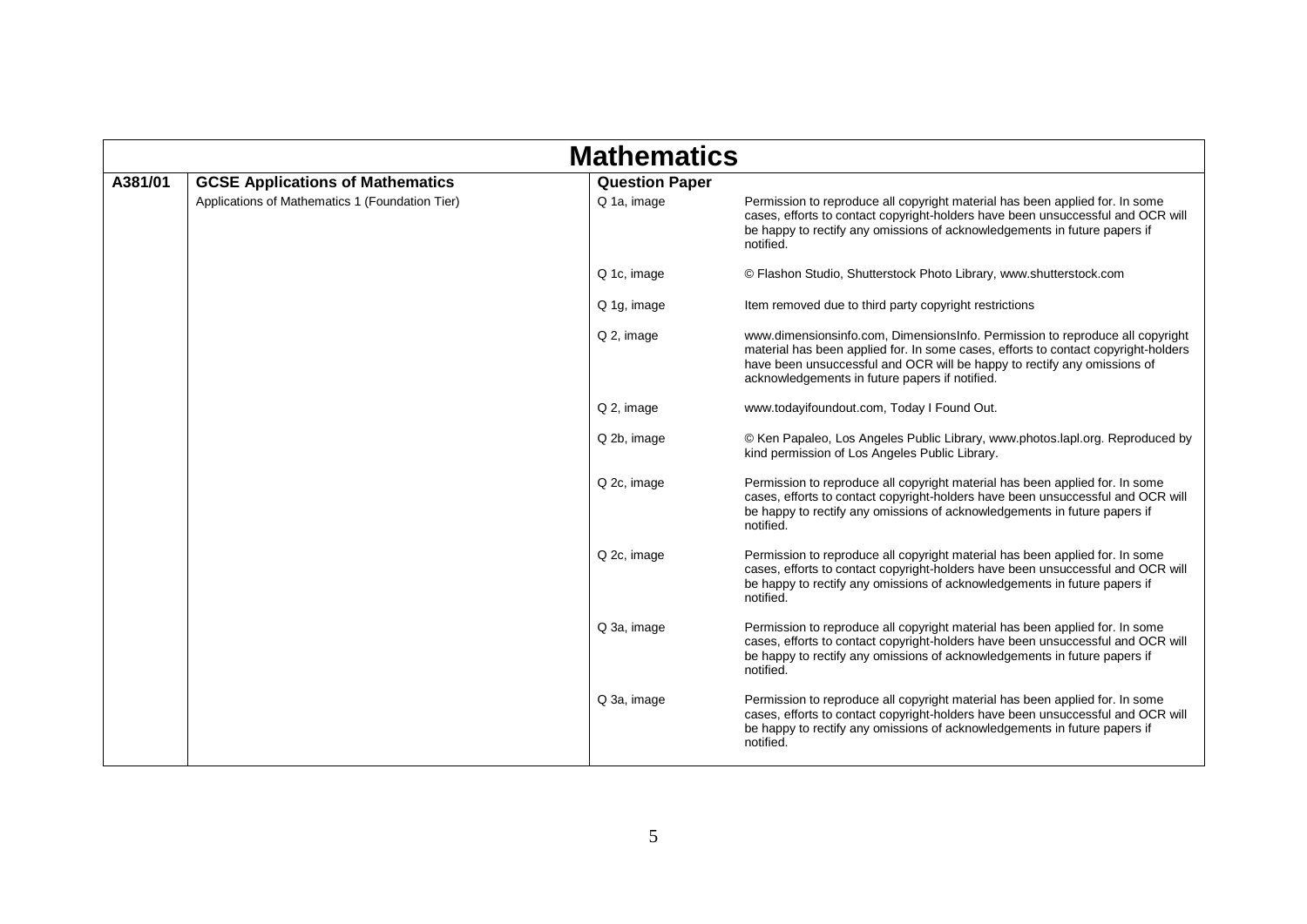|         | <b>GCSE Applications of Mathematics Continued</b> | Q 4c-d, image         | Permission to reproduce all copyright material has been applied for. In some<br>cases, efforts to contact copyright-holders have been unsuccessful and OCR will<br>be happy to rectify any omissions of acknowledgements in future papers if<br>notified. |
|---------|---------------------------------------------------|-----------------------|-----------------------------------------------------------------------------------------------------------------------------------------------------------------------------------------------------------------------------------------------------------|
| A381/02 | <b>GCSE Applications of Mathematics</b>           | <b>Question Paper</b> |                                                                                                                                                                                                                                                           |
|         | Applications of Mathematics 1 (Higher Tier)       | Q 2, image            | Item removed due to third party copyright restrictions                                                                                                                                                                                                    |
|         |                                                   | Q 4a, text            | Any reference within this exam paper to existing companies or organisations is<br>entirely coincidental, and is in no way intended as a depiction of any such<br>companies or organisations.                                                              |
| A382/01 | <b>GCSE Applications of Mathematics</b>           | <b>Question Paper</b> |                                                                                                                                                                                                                                                           |
|         | Applications of Mathematics 2 (Foundation Tier)   | Q 1a, image           | Cris Brack, Measuring the tree trunk, 20 December 1996, www.fennerschool-<br>associated.anu.edu.au, Australian National University. Reproduced by kind<br>permission of Cris Brack.                                                                       |
|         |                                                   | Q 1b, image           | © malerapaso, iStock, www.istockphoto.com                                                                                                                                                                                                                 |
|         |                                                   | Q 2f, image           | Permission to reproduce all copyright material has been applied for. In some<br>cases, efforts to contact copyright-holders have been unsuccessful and OCR will<br>be happy to rectify any omissions of acknowledgements in future papers if<br>notified. |
|         |                                                   | Q 2g, image           | Permission to reproduce all copyright material has been applied for. In some<br>cases, efforts to contact copyright-holders have been unsuccessful and OCR will<br>be happy to rectify any omissions of acknowledgements in future papers if<br>notified. |
| A501/01 | <b>GCSE Mathematics A</b>                         | <b>Question Paper</b> |                                                                                                                                                                                                                                                           |
|         | Unit A (Foundation Tier)                          | Q 2, text             | © Brooklands Museum. Item reproduced by kind permission of Brooklands<br>Museum.                                                                                                                                                                          |
|         |                                                   | Q 9, map file         | Item reproduced by permission of Ordnance Survey on behalf of HMSO © Crown<br>Copyright [2016]. All rights reserved. Ordnance Survey Licence number<br>100043707                                                                                          |
| A501/02 | <b>GCSE Mathematics A</b>                         | <b>Question Paper</b> |                                                                                                                                                                                                                                                           |
|         | Unit A (Higher Tier)                              | Q 2, text             | Adapted from David Wells, The Lego Movie helps build sales and profits at<br>world's best-selling toy construction firm, Western Morning News, 25 February<br>2015, www.westernmorningnews.co.uk                                                          |
|         |                                                   | Q 6, map file         | Item reproduced by permission of Ordnance Survey on behalf of HMSO © Crown<br>Copyright [2016]. All rights reserved. Ordnance Survey Licence number<br>100043707                                                                                          |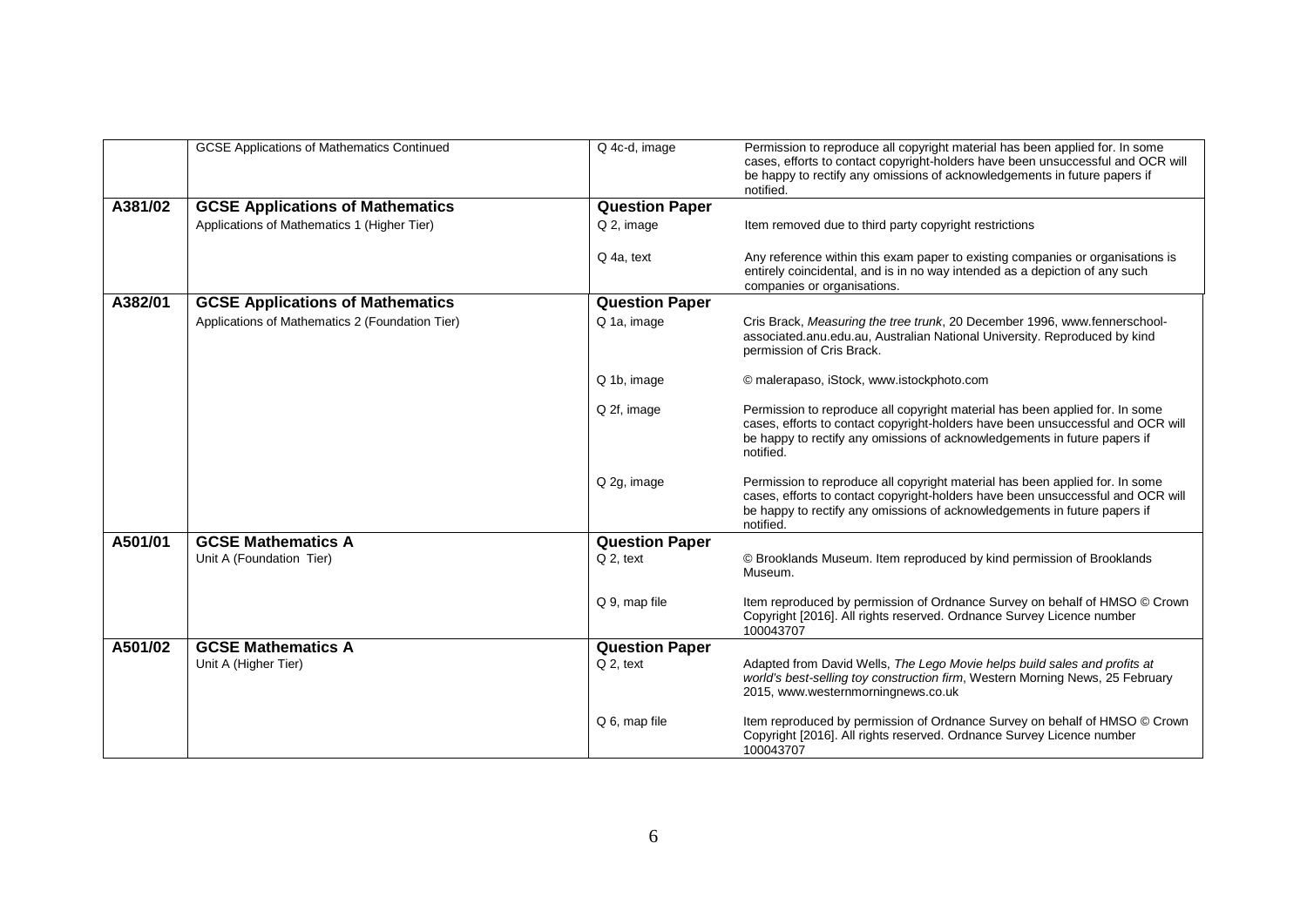| A502/02 | <b>GCSE Mathematics A</b>           | <b>Question Paper</b> | Sunspot data from the World Data Center SILSO, Royal Observatory of Belgium,                    |
|---------|-------------------------------------|-----------------------|-------------------------------------------------------------------------------------------------|
|         | Unit B (Higher Tier)                | Q 1a. data            | <b>Brussels</b>                                                                                 |
|         | <b>GCSE Mathematics A Continued</b> | Q 1b. data            | Sunspot data from the World Data Center SILSO, Royal Observatory of Belgium,<br><b>Brussels</b> |